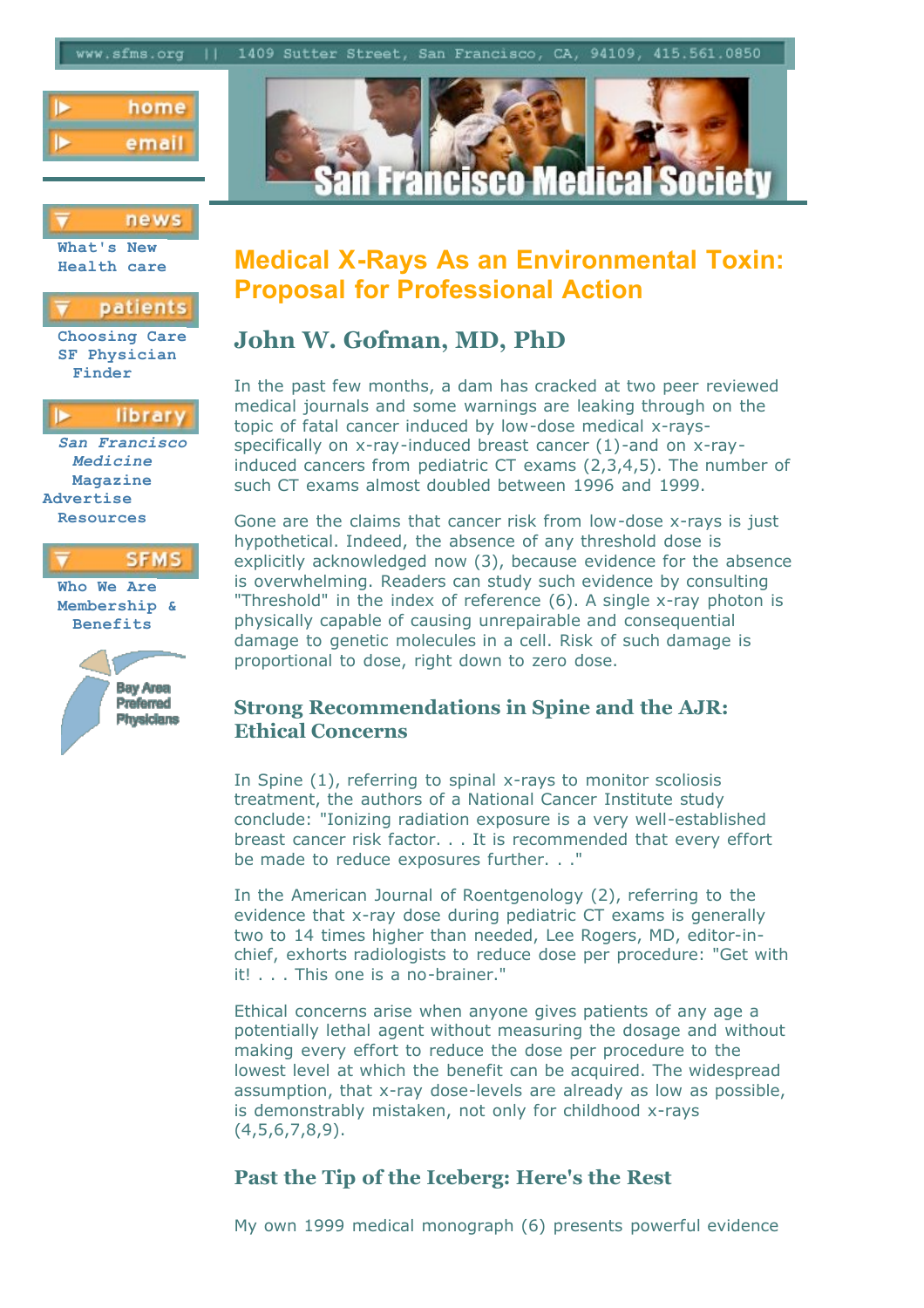that accumulated exposure to medical x-rays has become a necessary co-actor in over half the age-adjusted death-rate from cancer in this country. Additionally, the 1999 monograph presents striking evidence that accumulated x-ray exposure is also a necessary co-actor in over half the age-adjusted U.S. death rate from coronary heart disease. My 1995 monograph on breast cancer (7), using data and methods completely independent from the 1999 monograph, yields the same finding for that disease.

Despite widespread circulation among leading peers, my new findings have not been refuted at all. A few physicians have said, "This cannot be right, because it is so far out of line with the conventional wisdom." Denial is not scientific refutation. When challenged, they could neither identify any error within my work, nor could they defend the conventional wisdom on a scientific basis.

By contrast, I have explained why the new findings differ from the conventional wisdom, and why the new evidence is far more credible (6). The new findings clearly fall within the range of informed scientific expectation. On this issue, the benefit of any doubt clearly belongs with prudence.

## **How Medical X-Rays Relate to Environmental Causes of Disease**

How do medical x-rays relate to environmental causes of disease? First, x-rays themselves are an exogenous (environmental) agent. Second, x-ray-induced mutations co-act with other environmental causes of disease. For carcinogenesis, the well known co-actor model (initiator, promoter) is accepted by radiation biologists too (10). Our Unified Model of Atherogenesis (6) also takes account of co-action between x-ray-induced mutations and the well established risk-factors.

The pathogenic role of x-rays is to cause carcinogenic and atherogenic mutations, which can interact with various environmental pollutants, endogenous and exogenous hormones, dietary and tobacco metabolites, and other endogenous and exogenous agents. Conversely, carcinogenic environmental pollutants can exert their own pathogenic force via x-ray induced mutations. Thus, any plans to reduce the impact of environmental causes of cancer and coronary heart disease must include realism about a uniquely potent cause of acquired mutations in the population: medical x-rays.

#### **The Story of What Happened in Toronto, Canada**

About 20 years ago, radiologists in Toronto, Canada, invited a team of medical physicists from the University of Toronto's Radiological Research Lab to observe their busy x-ray imaging practices, to measure actual doses, to teach low-dose techniques, to tune-up existing equipment, and to ensure proper processing of exposed films (11,12).

The result? The consultations demonstrated that-without loss of image quality-average dose could be reduced by a factor of at least 3 with little work, and by a factor of 10 or more if all conditions were optimized. These achievements, obtained without purchases of major new equipment, demonstrated that the key to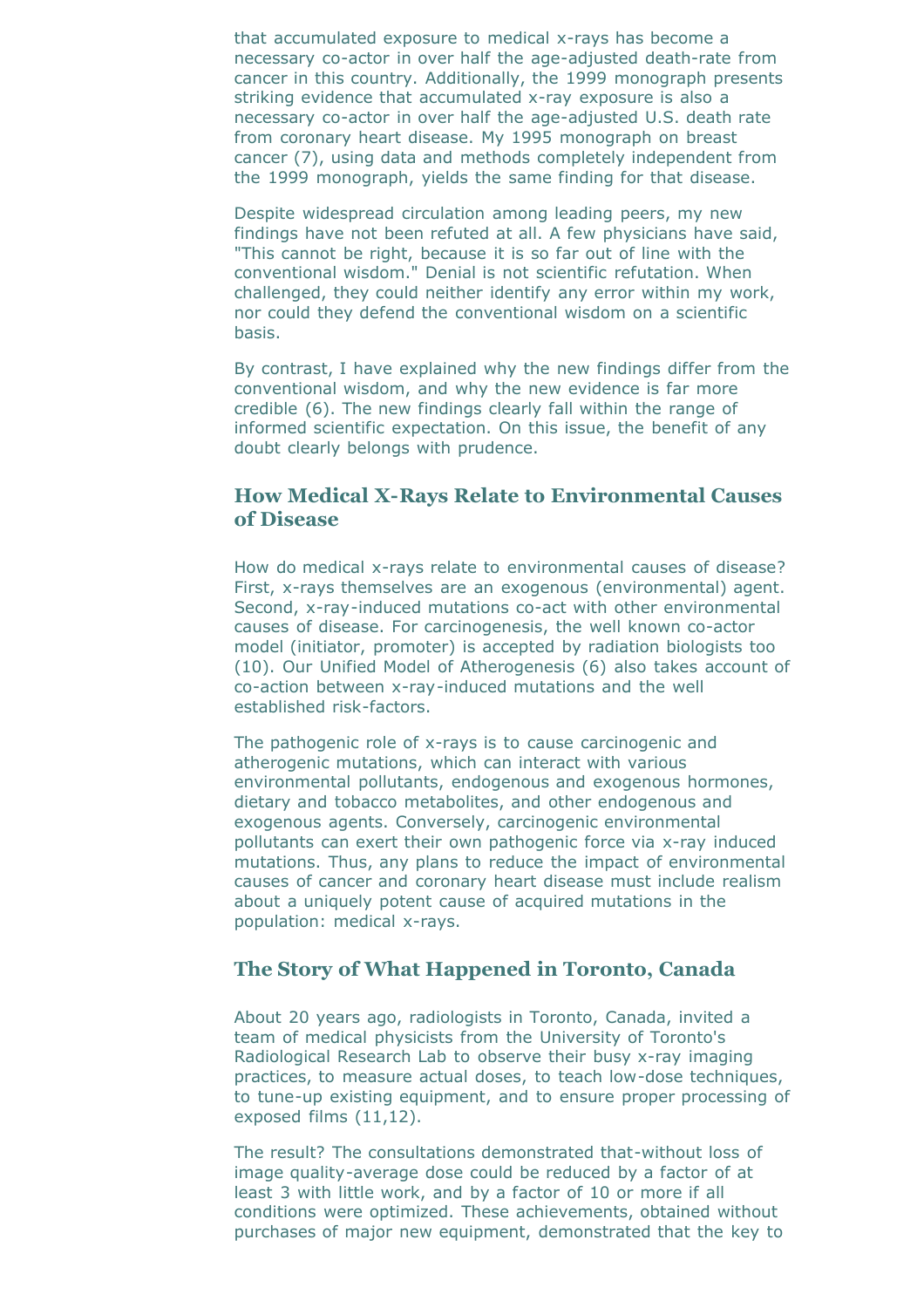dose reduction is not "state of the art" equipment. The keys are technique, dose-measurement, quality control, and attitude.

This is still the case, according to Joel E. Gray, PhD, medical physicist, who recently retired from the Mayo Clinic to become a consultant based in Danbury, Connecticut: "Techniques for reducing radiation exposure in angiography and fluoroscopy are relatively simple, inexpensive and easily applied to general radiographic imaging." (9) Dr. Gray identifies specific ways to reduce dose per x-ray procedure by up to a factor of 5, including dosage during CT exams. He also says: "It is time for the radiology imaging community-radiologists, medical physicists and technologists-to take the necessary steps that will optimize x-ray imaging systems to reduce radiation exposures and improve image quality (8)."

### **Proposal: Toronto-Type Consultations in San Francisco**

X-ray imaging procedures can save lives. I definitely do not advocate rejecting the undeniable benefits from x-ray imaging. What I advocate is obtaining the benefits at much lower doses per procedure.

How? First, let's focus on the high-volume places. Each hospital and its associated radiologic practices can invite regular Torontotype consultations on dose-reduction. Second, priority should be given to reducing dose in the two kinds of imaging procedures that account for most of the x-ray exposure: CT scans and fluoroscopy (including fluoroscopy during surgeries, angioplasties, etc.).

Toronto-type consultations can produce (a) periodic, documented evidence for the community that dose per x-ray imaging procedure is progessively falling and (b) hard evidence that a reliable dose-record exists for each patient.

### **The Issue of Delay: Irreversible Harm**

My new findings (6) result in the estimate that we could prevent about 250,000 future deaths per year, nationwide, just by cutting the average x-ray dose per x-ray imaging procedure in half-which is demonstrably feasible, even with old equipment. However it is certainly not necessary to embrace my new findings, in order to embrace the above proposal for Toronto-type consultations. After all, the main regulatory and advisory groups (13) and a leading radiology journal (2,3) now acknowledge that x-rays even at low doses are a cause of cancer. In the future, radiologists, other physicians using x-rays, and referring physicians may all be held accountable for having evidence that patients receive x-ray doses at the lowest levels at which the imaging benefit can be obtained.

I intend to initiate friendly dialogues with my medical colleagues on establishing Toronto-type consultations, which are guaranteed to deliver real health benefits and can be quickly implemented on a voluntary basis. No one in medicine wants coercion.

But if we in the medical profession endorse the "Non-Precautionary Principle," by taking the position that we should delay on reducing doses per x-ray procedure until everyone agrees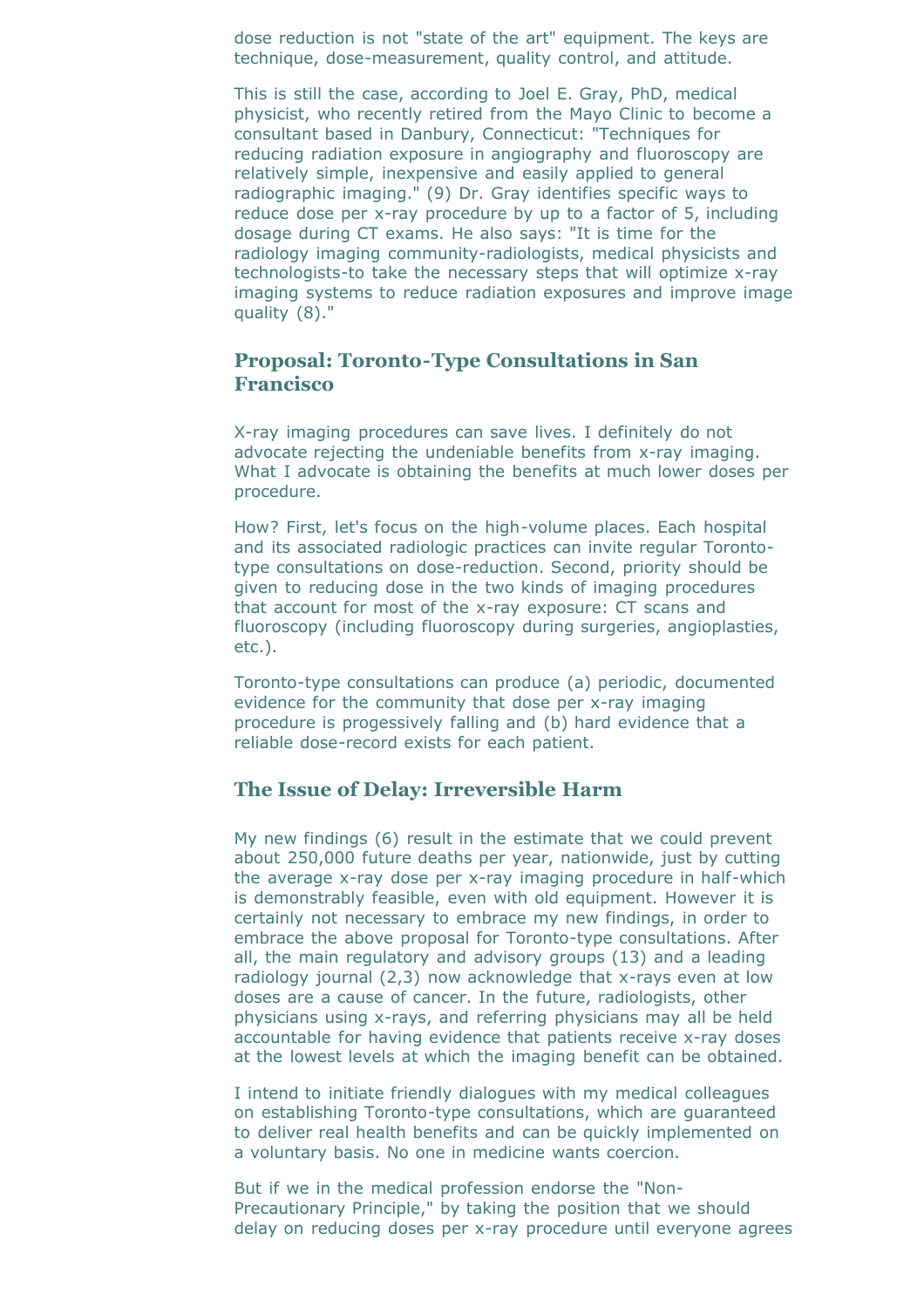on exactly how many premature deaths will be prevented, we can never un-do the harm inflicted during the waiting period. What medical arguments exist against instituting Toronto-type consultations throughout San Francisco before the end of year 2001?

Members of the San Francisco Medical Society have the opportunity to show leadership, which their colleagues nationwide could easily emulate-thus solving a health issue rapidly, efficiently, internally and inexpensively, to the benefit of everyone.

*John W. Gofman, MD, PhD, is Professor Emeritus of molecular and cell biology at UC Berkeley and lecturer in medicine at U.C. San Francisco Medical School. In the 1950s, he and his research team opened the world of diverse plasma lipoproteins and produced the first evidence of LDL atherogenicity. In 1963, he established the Biomedical Research Division at the Livermore National Lab, where he began his research into the health effects of ionizing radiation. E-mail and more information at www.x-raysandhealth.org.*

### **References**

- 1. Doody, M.M., et al, "Breast Cancer Mortality after Diagnostic Radiography: Findings from the U.S. Scoliosis Cohort Study" Spine, 25: 2052-2063, 2000.
- 2. Rogers, L.F., "Taking Care of Children: Check Out the Parameters Used for Helical CT" Am.J.Roentgenology 176: 287, 2001.
- 3. Brenner, D.J., et al, "Estimated Risks of Radiation-Induced Fatal Cancer from Pediatric CT" Am.J.Roentgenology 176: 289-296, 2001.
- 4. Paterson, A., et al, "Helical CT of the Body: Are Settings Adjusted for Pediatric Patients?" Am.J.Roentgenology 176: 297-301, 2001.
- 5. Donnelly, L.F., et al, "Minimizing Radiation Dose for Pediatric Body Applications of Single-Detector Helical CT" Am.J.Roentgenology 176: 303-306, 2001.
- 6. Gofman, J.W., Radiation from Medical Procedures in the Pathogenesis of Cancer and Ischemic Heart Disease: Dose-Response Studies with Physicians per 100,000 Population, San Francisco, Committee for Nuclear Responsibility Books, 1999. Available at UCSF Med. Library. The Exec. Summary online at www.ratical.org/radiation/CNR/RMP/.
- 7. Gofman, J.W., Preventing Breast Cancer: The Story of a Major, Proven, Preventable Cause of This Disease, San Francisco, Committee for Nuclear Responsibility Books, 1996 (2nd edition).
- 8. Gray, J.E., "Lower Radiation Exposure Improves Patient Safety" Diagnostic Imaging 20, 9: 61-64, 1998.
- 9. Gray, J.E., "Optimize X-Ray Systems to Minimize Radiation Dose" Diagnostic Imaging 20, 10: 62-70, 1998.
- 10. Committee on the Biological Effects of Ionizing Radiation, National Research Council, Health Effects of Exposure to Low Levels of Ionizing Radiation, Washington DC, National Academy Press, 1990.
- 11. Taylor, K.E., "Variations in X-Ray Exposures to Patients" J. Canadian Assn. of Radiologists 30: 6-11, 1979.
- 12. Johns, H.E.and Cunningham, J.R., The Physics of Radiology, 4th edition, Springfield IL, Charles C. Thomas, 1983.
- 13. In this context, Brenner et al (Ref.3) identify the 1990 report of the International Commission on Radiological Protection, the 1990 report of the Committee (USA) on the Biological Effects of Ionizing Radiation, the 1994 report of the United Nations Scientific Committee on the Effects of Atomic Radiation, and the yr-2000 report of the National (USA) Council on Radiation Protection and Measurements.